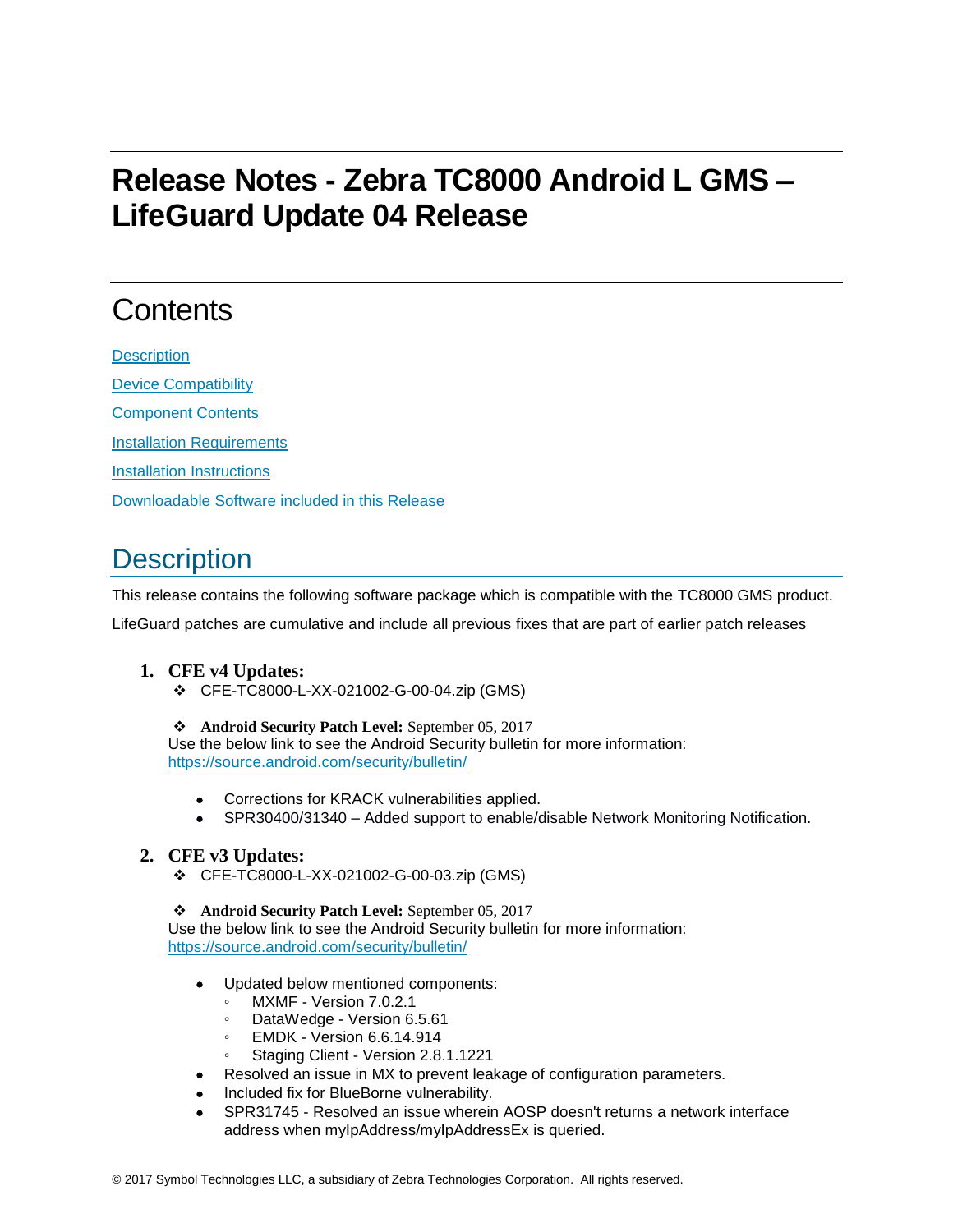- SPR32373 Resolved an issue wherein the barcode data is not transmitted when "All Decoders" is unchecked and every single decoder is checked.
- SPR32582 Added support for Netherlands Belgium language.
- SPR32008 SPR31820 Resolved an issue wherein scanning PDF417 barcodes which contain embedded 0x0D characters resulted in continuous line of data instead of displaying in different lines.
- SPR32132/SPR32896 Resolved an issue wherein wifi was getting disabled intermittently when the battery hot swaps were done frequently.
- SPR32676 Resolved an issue wherein DataWedge App crashes when Velocity App tries to send an Intent to enable the scanner plugin.
- SPR32775 Resolved an issue wherein the notification class created with FLAG\_INSISTENT was not getting cleared upon pulling down the notification drawer.

### **3. CFE v2 Updates:**

❖ CFE-TC8000-L-XX-021002-G-00-02.zip (GMS)

#### ❖ **Android Security Patch Level:** August 05, 2017

Use the below link to see the Android Security bulletin for more information: <https://source.android.com/security/bulletin/>

- SPR29912 Resolved an issue wherein certificates installation failed through stagenow.
- SPR30401 Added support to get the CFE version via MDM clients.
- SPR31954 Resolved an issue wherein dhcpd was not able to start due to lengthy host name.
- SPR32135 Resolved an issue wherein Settings screen does not revert to its normal state even though the locale language is changed from Arabic to English via EMDK.
- SPR32240 Resolved an issue wherein the scanner service was not responding while switching between applications.
- SPR32193\_SPR32230 Resolved an issue wherein devices experiencing authentication failures, and were not able to recover.
- SPR32539 Resolved an issue wherein build certificates were lost randomly even though certificates were not expired.
- SPR32355 Resolved an issue wherein dhcp was not able to start due to lengthy host name.
- SPR32413 Resolved an issue wherein after selecting the static option in the ethernet settings, changes are not reflecting in interface and the interface was always dhcp.
- SPR32326 Resolved an issue wherein Settings application crashed while trying to set enterprise keyboard as the default keyboard and disable AOSP keyboard through the stageNow profile.

### **4. CFE v1 Updates:**

❖ CFE-TC8000-L-XX-021002-G-00-01.zip (GMS)

#### ❖ **Android Security Patch Level:** July 05, 2017

Use the below link to see the Android Security bulletin for more information: <https://source.android.com/security/bulletin/>

• Added Zebra patch version value in Settings to identify the CFE Patch version.

## <span id="page-1-0"></span>Device Compatibility

This software release has been approved for Android TC8000 L models mentioned below.

| <b>Device</b>     | <b>Operating System</b> |
|-------------------|-------------------------|
| TC80N0-A000K110NA | Android 5.1.1           |
| TC80N0-1000K210NA | Android 5.1.1           |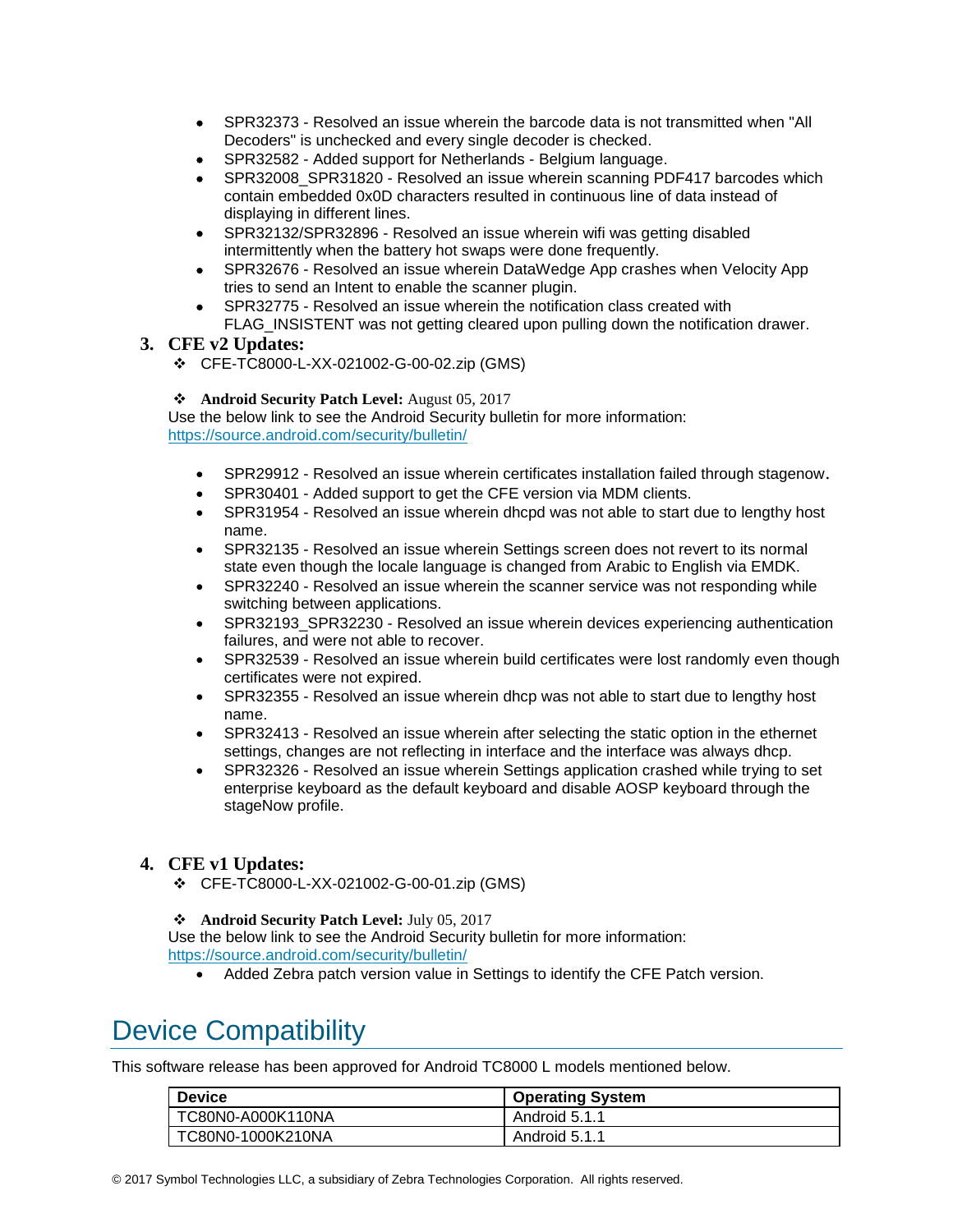| TC80N0-2000K210NA | Android 5.1.1 |
|-------------------|---------------|
| TC80N0-3000K210NA | Android 5.1.1 |
| TC80N0-A001K31CNA | Android 5.1.1 |
| TC80N0-1001K31CNA | Android 5.1.1 |
| TC80N0-2001K31CNA | Android 5.1.1 |
| TC80N0-3001K31CNA | Android 5.1.1 |
| TC80NH-A101K320NA | Android 5.1.1 |
| TC80NH-1101K420NA | Android 5.1.1 |
| TC80NH-2101K420NA | Android 5.1.1 |
| TC80NH-3101K420NA | Android 5.1.1 |
| TC80N0-1101K42ENA | Android 5.1.1 |
| TC80N0-A000K110IN | Android 5.1.1 |
| TC80N0-1000K210IN | Android 5.1.1 |
| TC80N0-2000K210IN | Android 5.1.1 |
| TC80N0-3000K210IN | Android 5.1.1 |
| TC80N0-A001K31CIN | Android 5.1.1 |
| TC80N0-1001K31CIN | Android 5.1.1 |
| TC80N0-2001K31CIN | Android 5.1.1 |
| TC80N0-3001K31CIN | Android 5.1.1 |
| TC80NH-A101K320IN | Android 5.1.1 |
| TC80NH-1101K420IN | Android 5.1.1 |
| TC80NH-2101K420IN | Android 5.1.1 |
| TC80NH-3101K420IN | Android 5.1.1 |
| TC80N0-1101K42EIN | Android 5.1.1 |
| TC80NH-2101K42ENA | Android 5.1.1 |
| TC80NH-2101K42EIN | Android 5.1.1 |
| TC80NH-1102K420NA | Android 5.1.1 |
| TC80NH-3102K420NA | Android 5.1.1 |
| TC80NH-1102K420IN | Android 5.1.1 |
| TC80NH-3102K420IN | Android 5.1.1 |
| TC80NH-1101K42ENA | Android 5.1.1 |
| TC80NH-1101K42EIN | Android 5.1.1 |

## <span id="page-2-0"></span>Component Contents

| Component / Description          | Version                           |
|----------------------------------|-----------------------------------|
| <b>Product Base Build Number</b> | 02-10-02-LG-00-A                  |
| <b>Zebra Patch Version</b>       | 4                                 |
| <b>Android Version</b>           | 5.1.1                             |
| Wi-Fi                            | FUSION QA 2.00.0.0.015-1027201719 |

## <span id="page-2-1"></span>Installation Requirements

- The Software update requires SKU hardware device.
- Enterprise Reset and Factory Reset package files are available on the TC8000 Software Download section on Zebra.com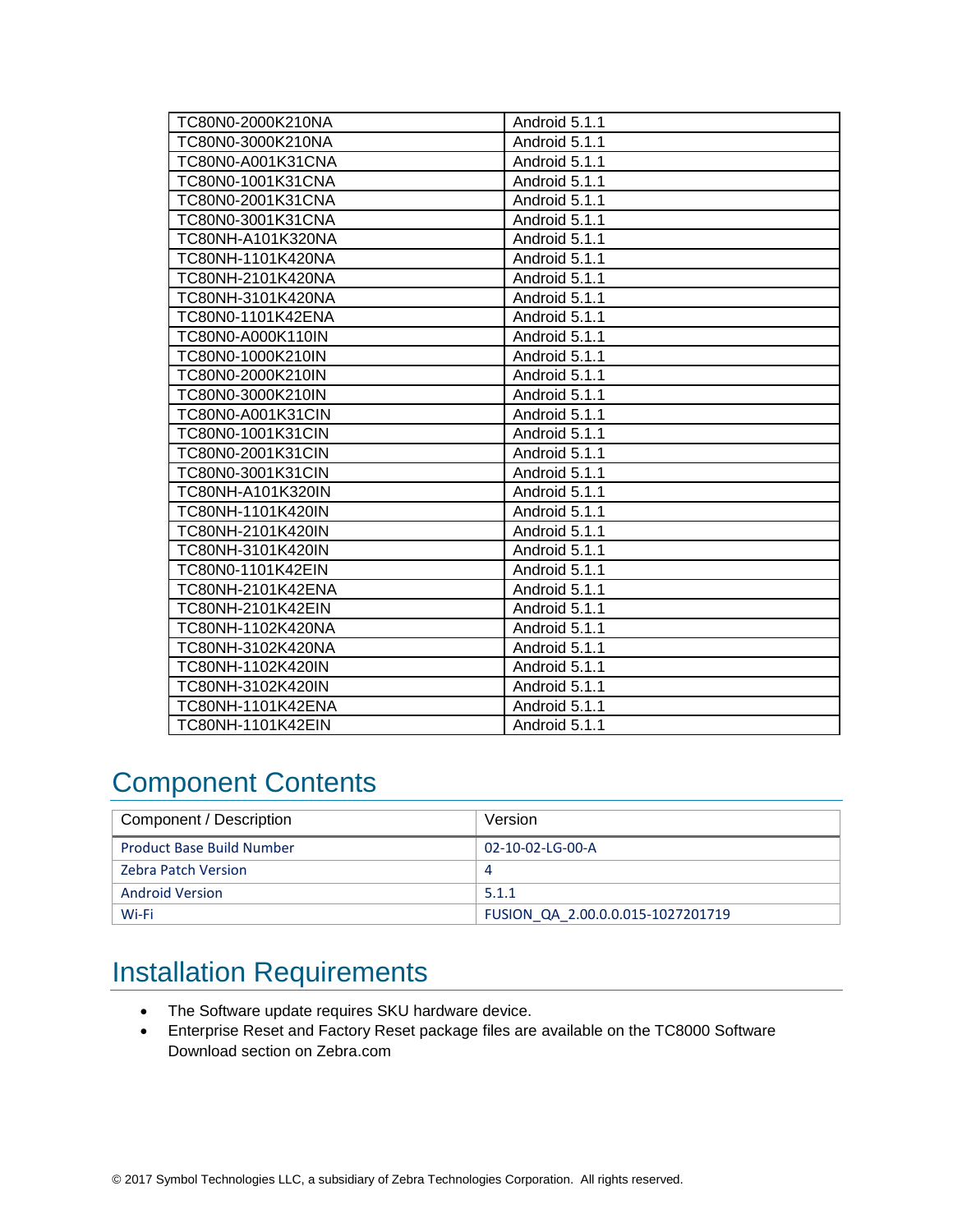## <span id="page-3-0"></span>Installation Instructions

### BEFORE UPDATING THE OS IMAGE, EXTERNAL POWER MUST BE APPLIED TO THE TERMINAL VIA USB CHARGING CABLE OR CRADLE.

PLEASE ENSURE BATTERY LEVEL IS > 30%

## CFE software update procedure for TC8000 GMS:

- 1. Connect the USB cable from your PC to the device and enable USB mass storage mode on the device.
- 2. On your PC you should see an internal and external USB mass storage drive (SD card) appears in the File Explore and copy "**CFE-TC8000-L-XX-021002-G-00-04.zip**" file to any storage.
- 3. Press and hold on the device Power button, click on power off and wait until the screen is turned OFF.
- 4. Press and hold power, Vol+ button and Scanner button.
- 5. Keep holding all three buttons until the device vibrates.
- 6. Device should enter recovery mode.
- 7. if applying update via Sideload Method
	- a. Use the Volume + and to highlight, "Apply update from ADB" and press the Scanner Key to select it
	- b. With your Command Prompt open in the Host machine, type "adb sideload" command and add a space and then drag and drop the CFE on to it and click enter.
	- c. Your PC screen will show files being installed and a little blue horizontal progress bar on your device will show status… and after about 6~ minutes it should be done and you should be back at the Android Recovery screen.
	- d. *"Reboot system now"* is highlighted. Press the Scanner Key to Reboot.
- 8. If applying update via SD card.
	- a. Click on Vol+ or Vol- to navigate and select SD card or internal storage. Press Scanner button to select it.
	- b. Click on Vol+ or Vol- to navigate to the recovery update zip file.
	- c. Click on Scanner button to select and start the recovery update process.
	- d. Device will automatically reboot and will be ready to use.
- 9. To Check the Android Patch Level after installing the CFE package in the device,
	- a. Settings->About Device->SW Components: Device Patch Version: 4
	- b. ADB Shell method: Execute following command from PC's command prompt: \$ adb shell getprop ro.device.patch.version \$ 4
- 10. Now you are all set to use your **TC8000**.